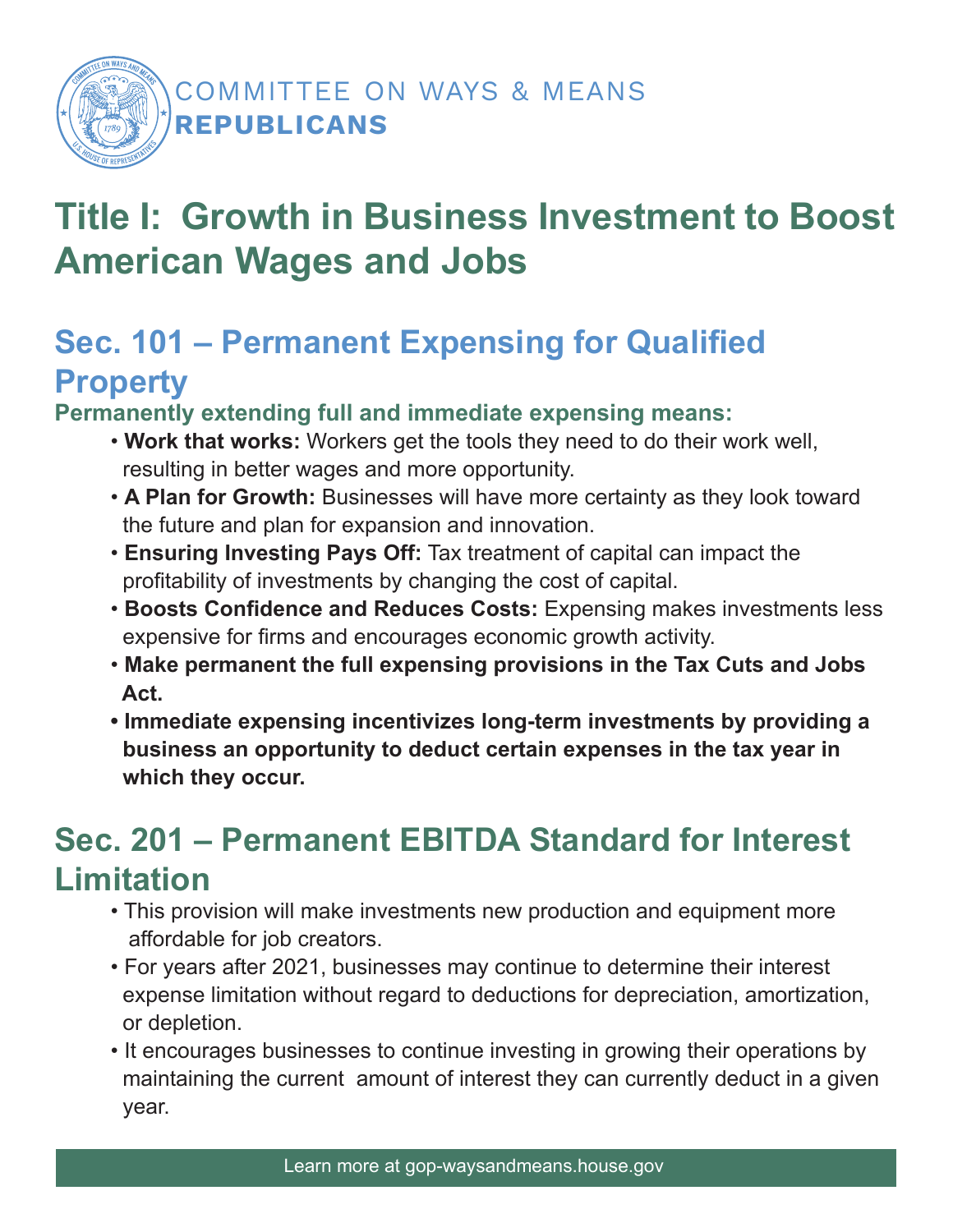

# **Title II: Growth in Research in America**

## **Sec. 201 – Repeal R&D Amortization**

- Ensures that America continues to be the global leader in innovation by repealing the requirement to amortize R&D costs beginning in 2022.
- Grows our economy by restoring immediate R&D expensing that has long supported jobs and innovation.
- Incentivizes long-term investments in technological breakthroughs by allowing businesses to deduct R&D costs in the tax year that they occur.
- Businesses can continue to expense their R&D costs in the year they are incurred, instead of requiring these costs to be amortized over a 5-year period beginning in 2022.

### **Sec. 202 – Double R&D Credit**

- A **40 Percent "Traditional" Credit:** Double the existing traditional credit rate of 20 percent to 40 percent of the increase in R&D spending for more established companies, which uses a complicated formula to determine the increase in spending.
- • **A 28 Percent Alternative Simplified Credit (ASC):** Double the existing ASC rate of 14 percent to 28 percent of the increase in R&D spending, which uses a simpler formula to determine the increase in spending.
- • **A 14 Percent Credit for Firms with Little Research History:** Raise the credit of 6 percent of the R&D spending to a credit of 14 percent of the spending if the company has no history of U.S. research in the past 3 years (but for a prior drafting error this credit would have been 7 percent).
- **Double the Startup Limit to \$500,000**: Companies with a relatively small amount of income in the past five years can choose to take one of the above credits as a credit against their Social Security payroll taxes, but the amount they may claim is limited to \$250,000.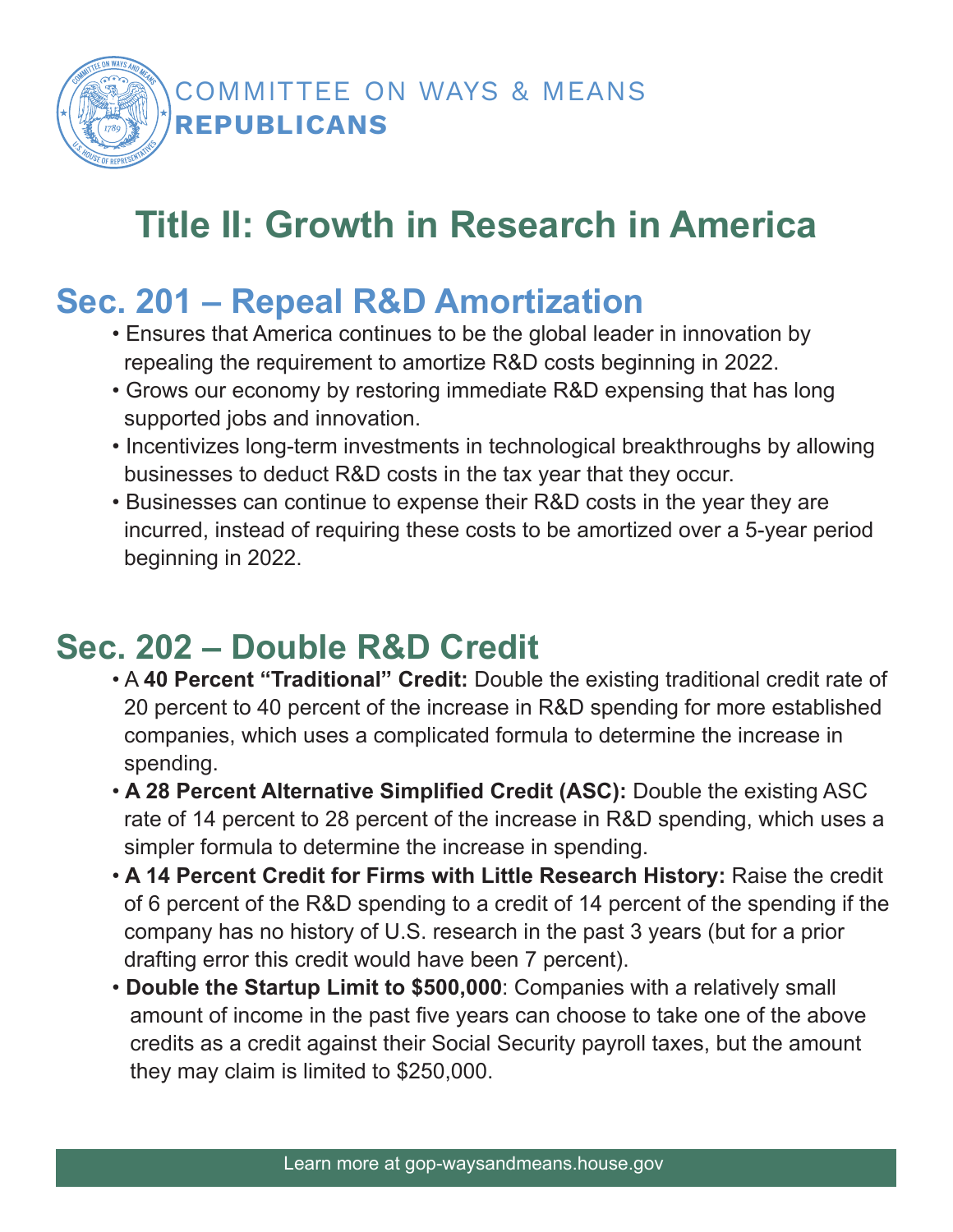

### COMMITTEE ON WAYS & MEANS REPUBLICANS

## **Sec. 203 – Intellectual Property Repatriation**

- American companies can bring back intellectual property (IP) developed offshore without any immediate U.S. tax cost.
- Companies would still have to pay tax if they sold the IP in the future.
- Could continue to hold and use formerly foreign IP within the United States to support U.S. production and associated research and development.
- Supports high-paying jobs in production and applied research and, ultimately, a higher standard of living for all Americans.

# **Title III: Growth in America's Medical Independence**

## **Sec. 301 – Domestic Medical and Drug Manufacturing Credit**

- Lowers tax rate on the income from the domestic manufacturing and sales of active pharmaceutical ingredients (API) and medical countermeasures.
- By providing a credit of 10.5 percent of the net income from the sale of these important medical products, this effectively cuts the corporate tax rate from 21 percent in half on eligible profits.
- The credit is limited by the wages allocable to the domestic production, which supports good high-paying jobs in the United States.

## **Sec. 302 – Advanced Medical Manufacturing Credit**

- 30 percent tax credit for new investments in advanced manufacturing equipment or machinery used in the U.S. to manufacture medicines and medical devices.
- The credit phases down to 20 percent in 2028, 10 percent in 2029, and phases out in 2030.